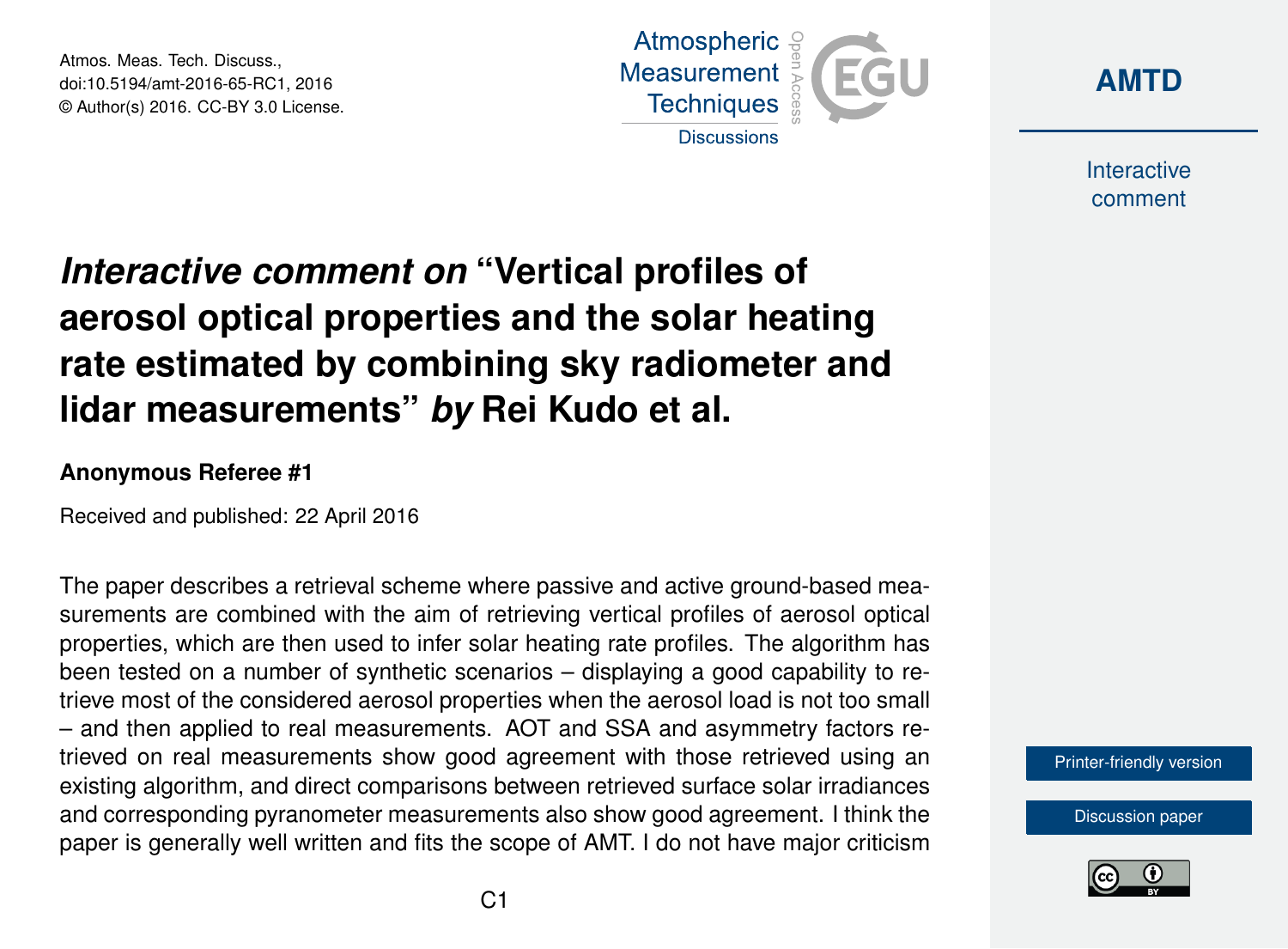towards the presented work, but I would just like to suggest a number of minor revisions the Authors may want to take into consideration before the manuscript is published.

- 1. Since I did not know about SKYRAD.PACK before reading this paper, I had to look it up in order to understand what you mean. I think this is not a good feature in an abstract, so you may want to spend at least a couple of words to explain what SKYRAD.PACK is. For example, you may say something like "We then compared the optical properties retrieved with the SKYLIDAR algorithm to those produced with the more established scheme SKYRAD PACK"
- 2. P2, L15. By Mie lidar you mean the basic, conventional lidar, right?
- 3. P4, L6. "langley method" -> "Langley method".
- 4. P4, L15. It may be worthwhile to remind the reader that  $\cos^2(\theta_0)$  and  $\sin^2(\theta_0)$  in the expression of the scattering angle appear because we are in the almucantar plane, where  $\theta = \theta_0$ .
- 5. P5, L26. I do not agree on the fact that your algorithm is a maximum likelihood method, because you have a priori constraints and the pdf you maximize is an a posteriori one. Therefore it would be more proper to say that your algorithm is a maximum a posteriori (MAP) scheme. I am aware that other papers about aerosol retrievals claim that the method you present is maximum likelihood, but if one wants to keep consistency with standard statistical terminology (which I think would be a good thing) I am almost certain that it is not. To the best of my knowledge, maximum likelihood methods seek the maximum of  $P(\mathbf{y}^{mea}|\mathbf{y}(\mathbf{x}))$ , which is different from  $P(y(x)|y^{mea})$  (Lehmann and Casella, 1998; Robert, 2007), and usually need a sample of independent and identically distributed realizations of the observation vector  $y^{mea}$ , which are rarely available in remote sensing, unless you repeat the measurement of the full vector  $y^{mea}$  multiple times under

**[AMTD](http://www.atmos-meas-tech-discuss.net/)**

**Interactive** comment

[Printer-friendly version](http://www.atmos-meas-tech-discuss.net/amt-2016-65/amt-2016-65-RC1-print.pdf)

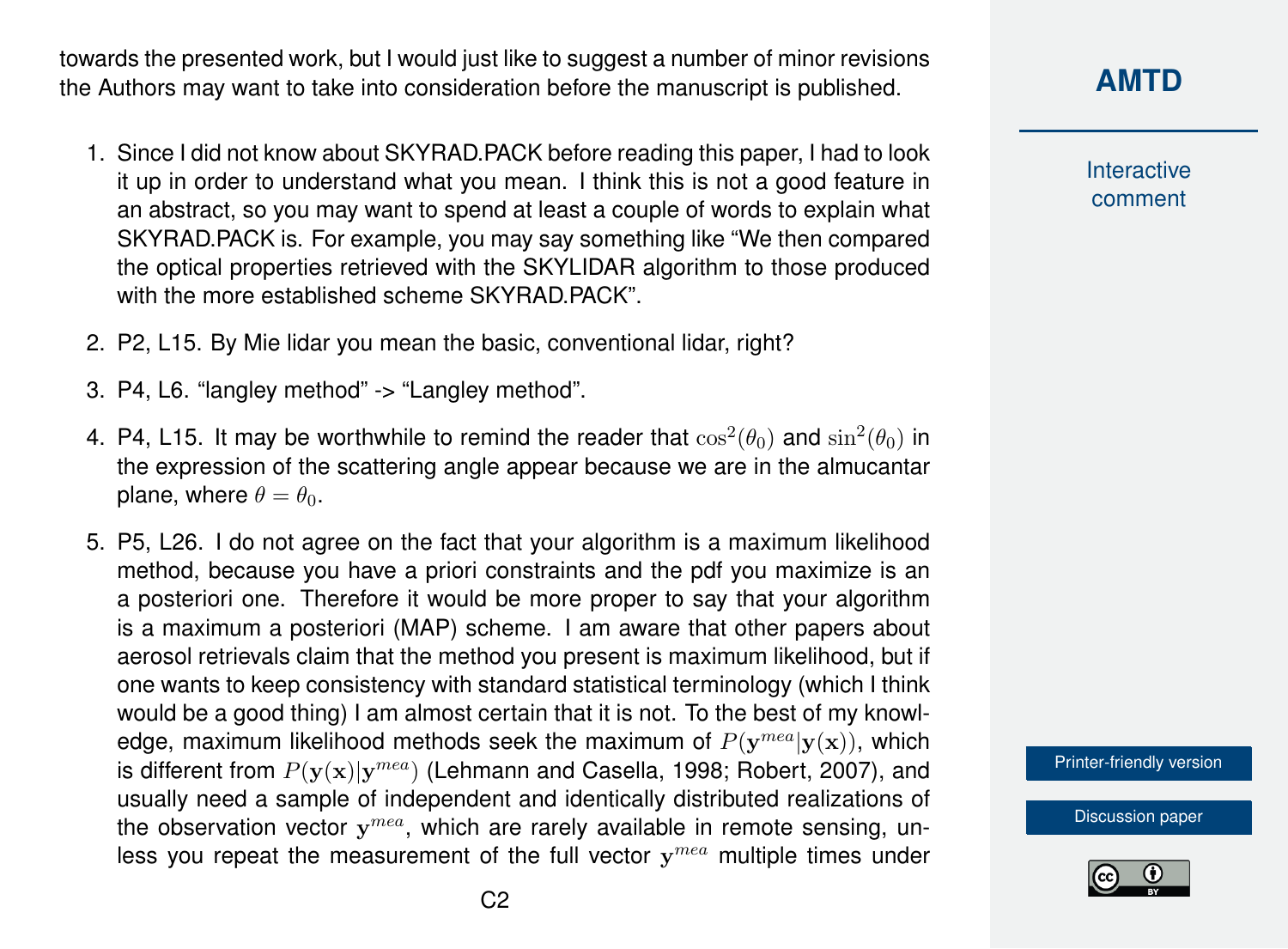identical conditions and use all the repeated measurements to build a joint pdf that you later maximize with respect to x. This remark may seem pedantic, but the difference between MAP and maximum likelihood has some remarkable consequences. For instance, maximum likelihood estimates are invariant to reparameterizations (i.e., if  $x_0$  is the optimal estimate of x then  $g(x_0)$  is the optimal estimate of  $q(x)$  for any bijective function q, whereas MAP estimates are not. MAP estimates are numerically equal to maximum likelihood if a flat (improper) prior is used, but of course being numerically equal does not mean that they are the same thing.

- 6. P6, L6. If W is the covariance matrix then its diagonal elements are the squares of the standard errors in the measurements (not the errors themselves) and in equation (4) you should replace  $W^2$  with W. If, instead, the diagonal elements of  $\bf{W}$  are the errors then it is correct to keep  $\bf{W}^2$  in eq. (4) but you should say that  $\mathbf{W}^2$  (not  $\mathbf{W})$  is the covariance matrix.
- 7. P6, L15 and eq. (5) and (6). I do not find the notation very clear. Wouldn't it be better to just say that  $\mathbf{y}_{mea}$  contains  $\tau_{ext}^{mea}$  at all wavelengths,  $I^{mea}$  at all wavelengths and scattering angles and  $\delta_{ave}^{mea}$  at 532 nm? Or, if you want to use an equation, you may use the more established notation

 $\mathbf{y}^{mea} = [\tau_{ext}^{mea}(\lambda_1), \ldots, \tau_{ext}^{mea}(\lambda_n), I^{mea}(\Theta_1, \lambda_1), I^{mea}(\Theta_2, \lambda_1), \ldots]$ 

 $\ldots, I^{mea}(\Theta_m, \lambda_n), \delta^{mea}_{ave}(532\,\text{nm})]$ 

or you can summarize the content of the vector in a table. Similarly, in eq. (6) wouldn't it be clearer if you just state that x contains real and imaginary part of refractive index at all SKYR wavelengths plus all the other parameters?

8. P9, equations. Again, the notation of the formulas looks a bit confusing to me. The suggestions I would give you are similar to those given in the previous point.

## **[AMTD](http://www.atmos-meas-tech-discuss.net/)**

**Interactive** comment

[Printer-friendly version](http://www.atmos-meas-tech-discuss.net/amt-2016-65/amt-2016-65-RC1-print.pdf)

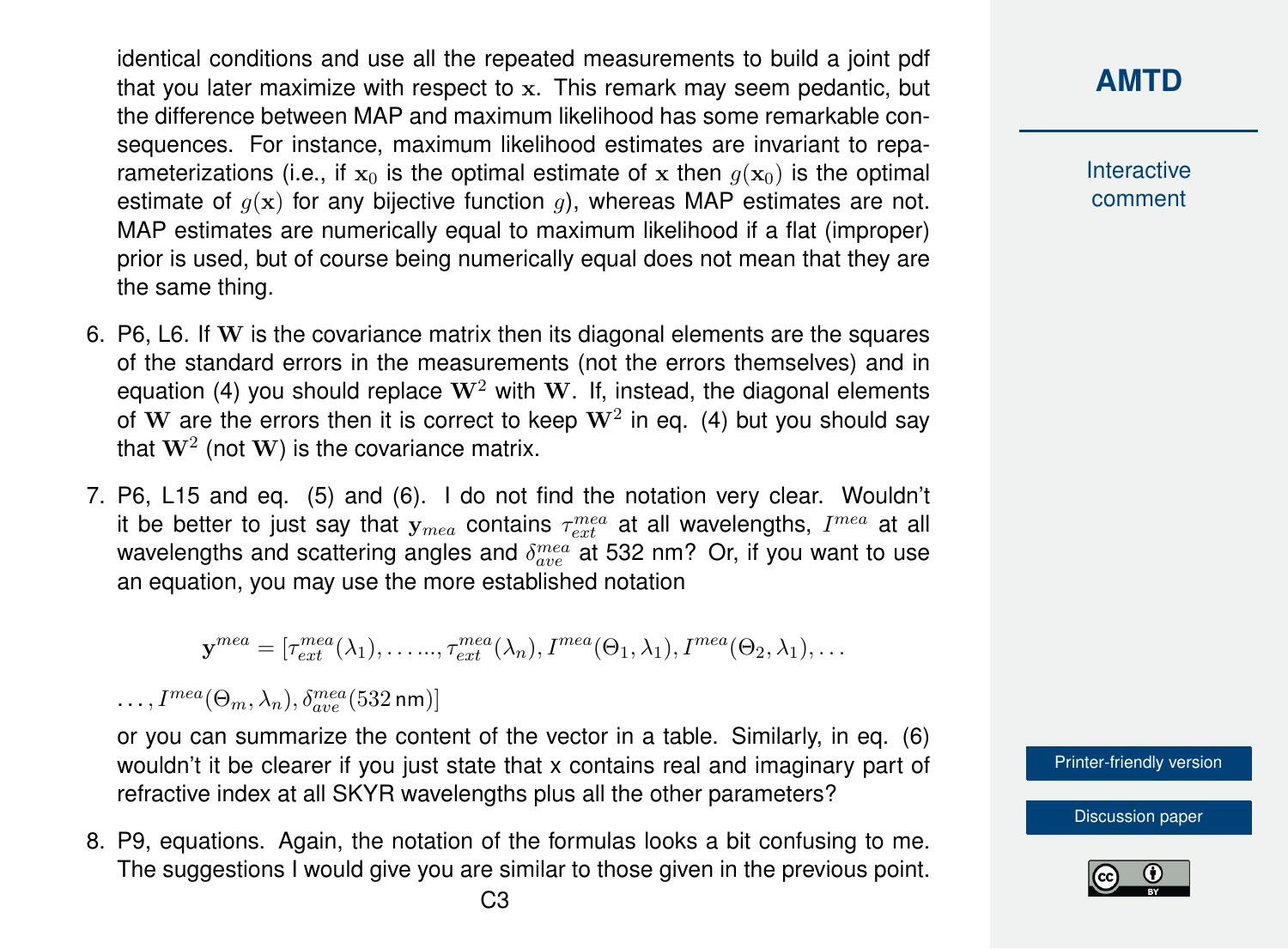- 9. P11, eq.(21). W and  $W_a$  should be uppercase. Please re-check whether there should be  $W^2$  or W depending on the choice you make about the meaning of W (see point 6).
- 10. P12, L24. "In actuality" -> "Actually" or "Eventually".
- 11. P13, L27. It is not clear to me what does "the broadband wavelength regions of solar radiation" mean.
- 12. P13, L28. "The wavelengths of the optical properties" -> "The wavelengths at which the optical properties . . . are obtained".
- 13. P14, L2. Which kind of interpolation did you use to compute the refractive index between 532 and 1064 nm? I guess linear is enough for the real part, but what about the imaginary part?
- 14. P15, L2. "other than" -> "except" (it sounds clearer).
- 15. P15, L3. Is the size distribution only retrieved at 540 and 3540 m? Is that enough to call that a "profile of the aerosol size distribution"? Furthermore, you assume a bimodal lognormal size distribution and – if I understood correctly – you fit mode radii and widths for the entire column in step 1, whereas in step 2 you keep those values fixed but update  $C_1$  and  $C_2$  per layer. Then, I guess, your estimate of the aerosol size distribution profile is controlled by these two parameters, right? Wouldn't it be more informative to compare and plot the profiles of  $C_1(z)$  and  $C_2(z)$ ?
- 16. P15, L7. "plotted" -> "shows"; "the aerosol optical thickness of" -> "an aerosol optical thickness of".
- 17. P15, L8-9. You say the profiles of the refractive index were not estimated well, but doesn't that only apply to the imaginary part? You may want to specify that.

**Interactive** comment

[Printer-friendly version](http://www.atmos-meas-tech-discuss.net/amt-2016-65/amt-2016-65-RC1-print.pdf)